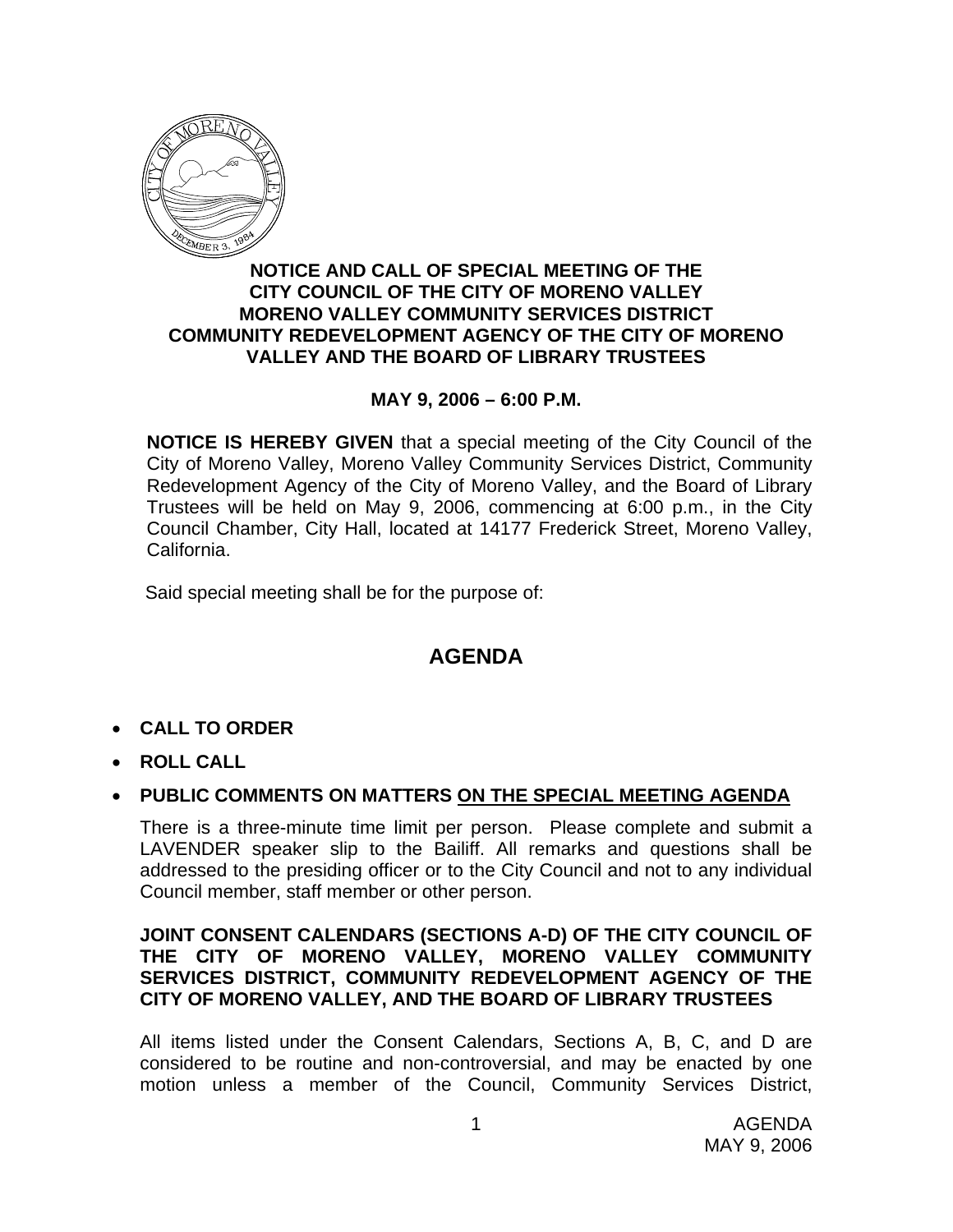Redevelopment Agency or the Board of Library Trustees requests that an item be removed for separate action. The motion to adopt the Consent Calendars is deemed to be a separate motion by each Agency and shall be so recorded by the City Clerk. Items withdrawn for report/discussion will be heard after public hearing items.

# **A. CONSENT CALENDAR** - **CITY COUNCIL**

- A1. ORDINANCES FIRST READING BY TITLE ONLY Recommendation: Waive reading of all Ordinance Introductions and read by title only.
- A2. PUBLIC MEETING REGARDING MAIL BALLOT PROCEEDINGS FOR TENTATIVE TRACTS 33256, 32005 AND APN 316-110-008 IN TENTATIVE TRACT 33381 BALLOTED ITEM: NPDES (Report of: Public Works Department) Recommendation: Accept public comments regarding the mail ballot proceeding for Tentative Tracts 33256, 32005, and APN 316- 110-008 in Tentative Tract 33381 for approval of the National Pollutant Discharge Elimination System (NPDES) regulatory rate schedule.
- A3. MINUTES REGULAR MEETING OF APRIL 25, 2006 (Report of: City Clerk's Department) Recommendation: Approve as submitted.
- A4. ACCEPT AND APPROVE AGREEMENT TO REIMBURSE TRANSPORTATION UNIFORM MITIGATION FEE (TUMF) FUNDS BETWEEN WESTERN RIVERSIDE COUNCIL OF GOVERNMENTS (WRCOG) AND CITY OF MORENO VALLEY FOR THE INTERSTATE 215 (I-215)/CACTUS AVENUE INTERCHANGE IMPROVEMENTS – PROJECT NO. 09-41570425 (Report of: Public Works Department) Recommendation: Accept and approve the Agreement to Reimburse Transportation Uniform Mitigation Fee (TUMF) Funds between Western Riverside Council of Governments (WRCOG) and City of Moreno Valley for the Planning/Project Study Report (PSR) phase services for the I-215/Cactus Avenue Interchange Improvements; and authorize the Mayor to execute the Agreement to Reimburse TUMF Funds between WRCOG and City of Moreno Valley for the Planning/Project Study Report (PSR) phase services

for the I-215/Cactus Avenue Interchange Improvements.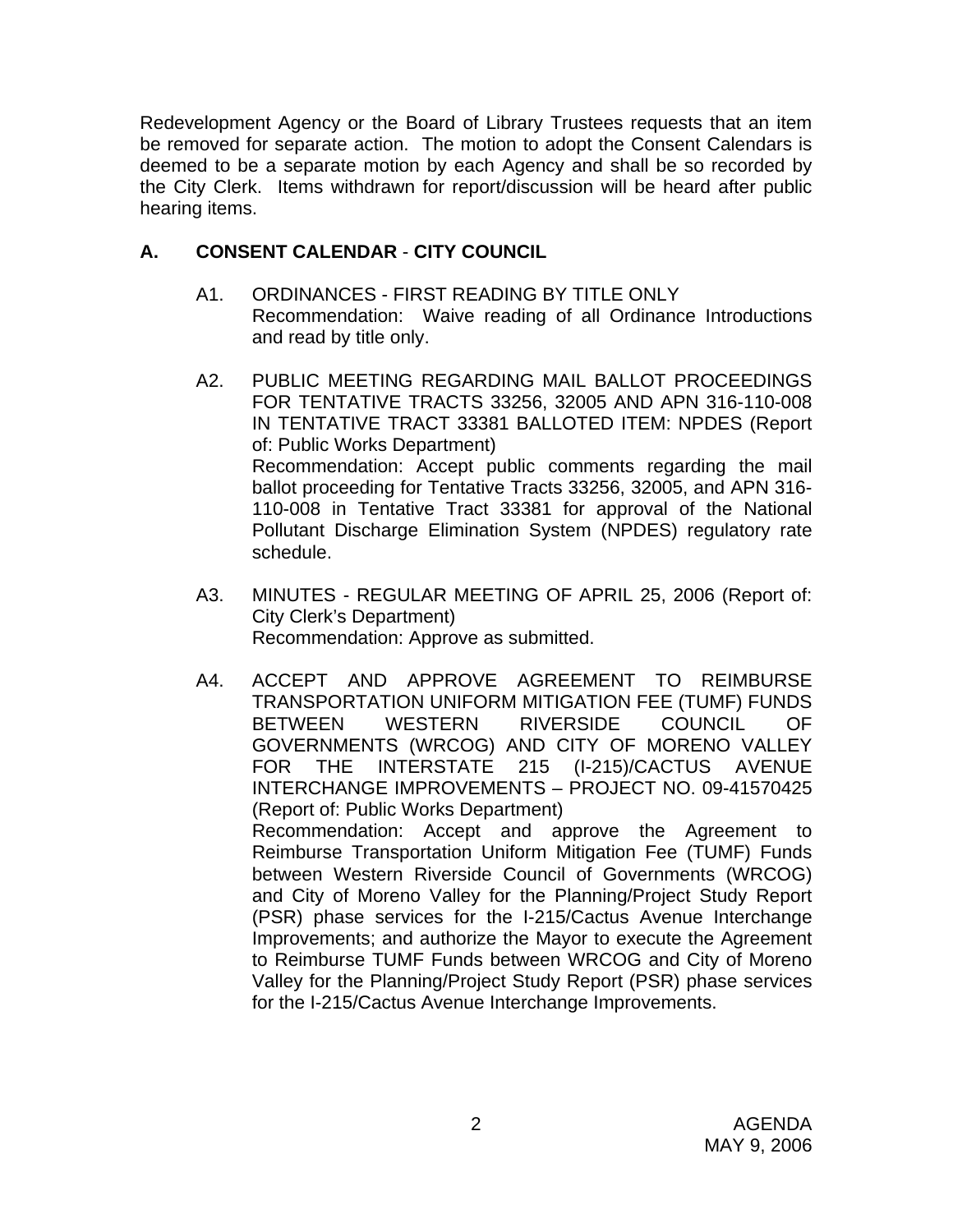- A5. ACCEPT AGREEMENT AND BONDS FOR PUBLIC IMPROVEMENTS FOR MORENO VALLEY UNIFIED SCHOOL DISTRICT – ELEMENTARY SCHOOL NO. 26, EAST SIDE OF HEACOCK STREET BETWEEN DRACAEA AVENUE AND ATWOOD AVENUE, SUBDIVIDER – ASR CONSTRUCTORS, RIVERSIDE, CA (Report of: Public Works Department) Recommendation: Accept the Agreement and Bonds for Public Improvements for Moreno Valley Unified School District – Elementary School No. 26; authorize the Mayor to execute the Agreement; direct the City Clerk to forward the signed Agreement to the County Recorder's Office for recordation; and authorize the City Engineer to execute any future time extension amendments to the agreement, subject to City Attorney approval, if the required public improvements are not completed within said timeframe.
- A6. A RESOLUTION OF THE CITY COUNCIL UPHOLDING THE PLANNING COMMISSION'S DENIAL OF A GENERAL PLAN AMENDMENT CHANGING THE LAND USE DESIGNATION FROM OFFICE TO R20 FOR PA05-0063. THE PROJECT SITE (ASSESSOR'S PARCEL NUMBERS 484-231-015 AND 016) IS LOCATED ON THE EAST SIDE OF PERRIS BOULEVARD, SOUTH OF CACTUS AVENUE AND NORTH OF DELPHINIUM AVENUE (Report of: Community Development Department) Recommendation: Approve Resolution No. 2006-53 upholding the Planning Commission's denial of the General Plan Amendment PA05-0063.

#### Resolution No. 2006-53

A Resolution of the City Council of the City of Moreno Valley, California, Upholding the Planning Commission's Denial of a General Plan Amendment (PA05-0063) Changing the Land Use Designation for Assessor's Parcel Numbers 484-231-015 and 484- 231-016 from "O" (Office) to R20 (Residential; up to 16 Dwelling Units Per Acre) for Approximately 4.28 Acres Located on the East Side of Perris Boulevard, South of Cactus Avenue and North of Delphinium Avenue

A7. PA03-0020 – APARTMENT COMPLEX, ACCEPT AGREEMENT AND BONDS FOR PUBLIC IMPROVEMENTS, SOUTHWEST CORNER OF ALESSANDRO BOULEVARD AND KITCHING STREET, SUBDIVIDER – WNRA MORENO VALLEY, LLC, IRVINE, CA (Report of: Public Works Department) Recommendation: Accept the Agreement and Bonds for Public Improvements; authorize the Mayor to execute the Agreement; direct the City Clerk to forward the signed Agreement to the County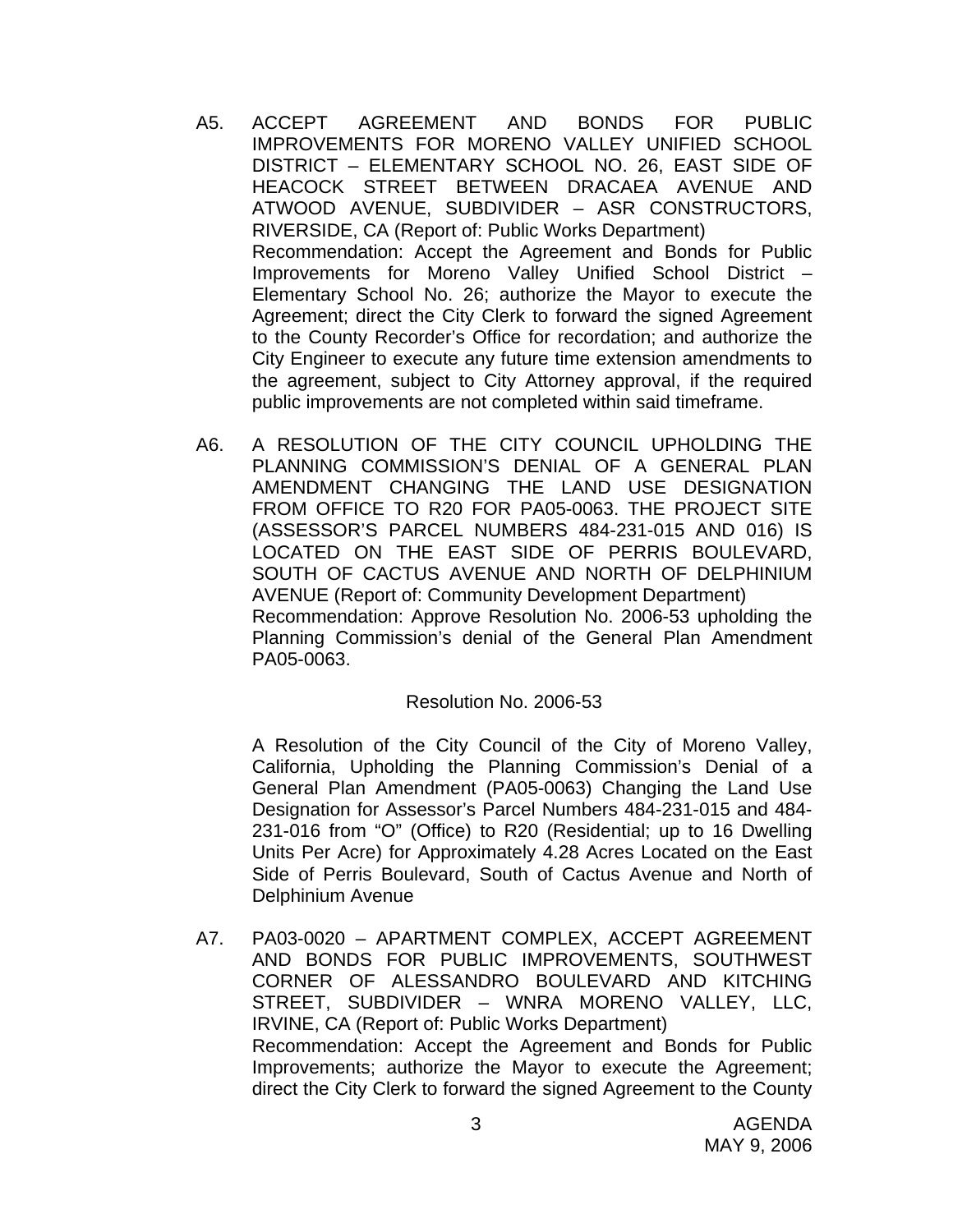Recorder's Office for recordation; and authorize the City Engineer to execute any future time extension amendments to the agreement, subject to City Attorney approval, if the required public improvements are not completed within said timeframe.

A8. TRACTS 31284 AND 31284-1 – REQUEST TO CONDUCT A FULL ROAD CLOSURE OF COTTONWOOD AVENUE BETWEEN QUINCY STREET AND PRANCER LANE FOR THE CONSTRUCTION OF MAJOR IMPROVEMENTS ASSOCIATED WITH THE QUINCY CHANNEL CROSSING FROM MAY 10, 2006 TO AUGUST 23, 2006, SUBDIVIDER – MERITAGE HOMES OF CALIFORNIA, INC., IRVINE, CA (Report of: Public Works Department)

 Recommendation: Authorize a full road closure of Cottonwood Avenue between Quincy Street and Prancer Lane for the construction of major improvements associated with the Quincy Channel Crossing. The road closure will be from May 10, 2006 to August 23, 2006.

- A9. AGREEMENT FOR PROFESSIONAL CONSULTANT DESIGN SERVICES FOR TRAFFIC SIGNAL AT STATE ROUTE (SR) 60 AND REDLANDS BOULEVARD - PROJECT NO. 07-12566625 (Report of: Public Works Department) Recommendation: Authorize and award the Agreement for Professional Consultant Services to Omnis, 5195 Walnut Avenue, No. 14, Chino, California 91710, to provide design services for the Traffic Signal at State Route 60 and Redlands Boulevard; authorize the Mayor to execute the Agreement for Professional Consultant Services with Omnis; authorize the issuance of a Purchase Order to Omnis, in the amount of \$137,060 (\$124,600 for the proposal amount, plus \$12,460 for the 10% contingency) when the agreement has been signed by all parties (Account No. 125.66625); and authorize the City Manager to execute any subsequent related minor amendments to the Agreement for Professional Consultant Services with Omnis, up to but not exceeding the authorized purchase order contingency amount of \$12,460, subject to approval of the City Attorney.
- A10. PM 33532 (EROSION/GRADING) ACCEPT THE AGREEMENT AND THE BONDS FOR EROSION CONTROL AND GRADING IMPROVEMENTS, GENERALLY BOUNDED BY ALESSANDRO BOULEVARD, OLIVER STREET, IRIS AVENUE, AND LASSELLE STREET (AQUABELLA PROJECT), SUBDIVIDER – MORENO VALLEY PROPERTIES, LP, A DELAWARE LIMITED PARTNERSHIP, MORENO VALLEY, CA (Report of: Public Works Department)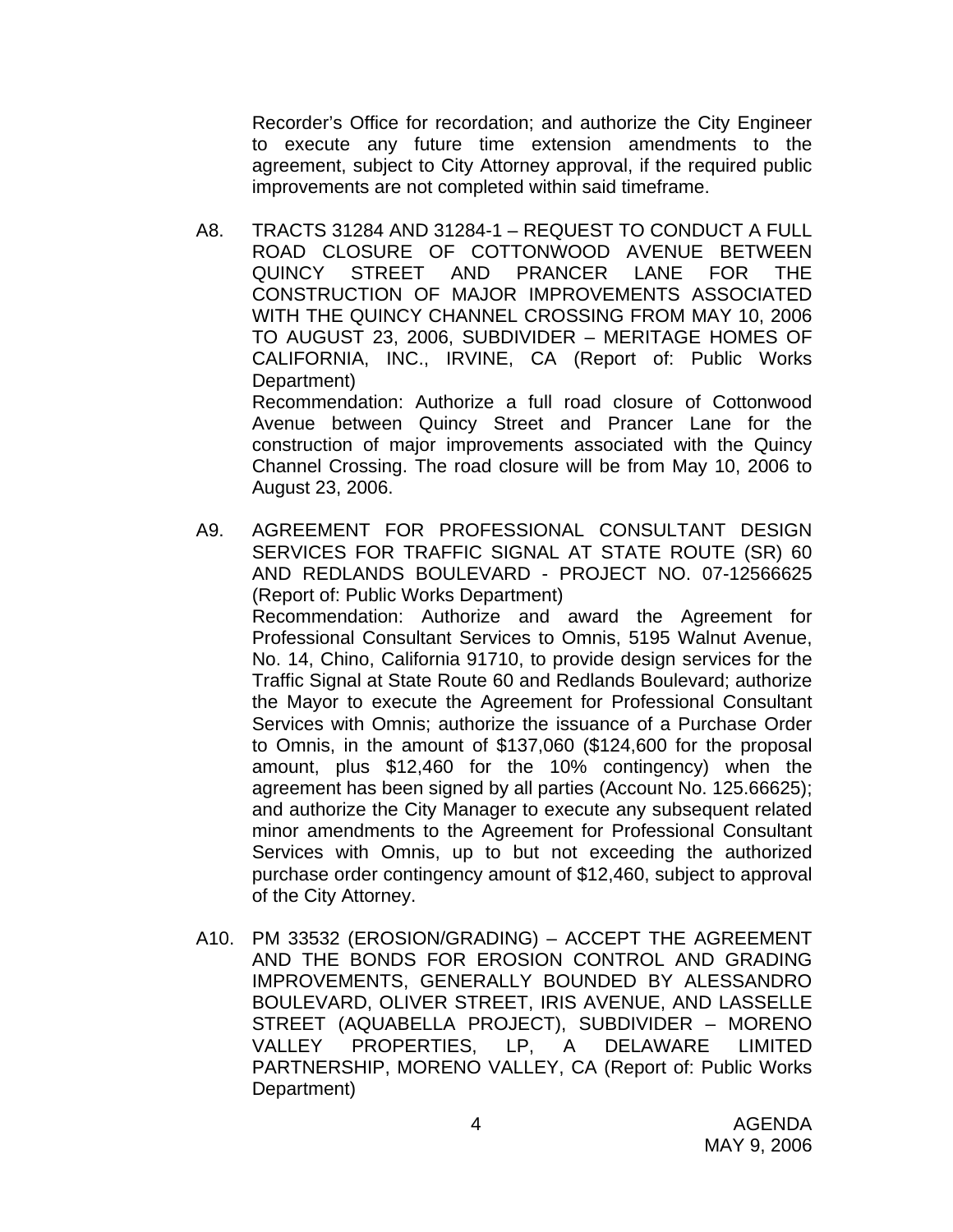Recommendation: Accept the Agreement and Bonds for Erosion Control and Grading Improvements; authorize the Mayor to execute the Agreement; direct the City Clerk to forward the signed Agreement to the County Recorder's Office for recordation; and authorize the City Engineer to execute any future time extension amendments to the agreement, subject to City Attorney approval, if the required erosion control and grading improvements are not completed within said timeframe.

A11. PARCEL MAP 32326 PHASE I – INDUSTRIAL PROJECT – ACCEPT AGREEMENT AND LETTERS OF CREDIT FOR PUBLIC IMPROVEMENTS, LOCATED IN A BLOCK OF LAND NORTH OF CACTUS AVENUE, EAST OF FREDERICK STREET, WEST OF HEACOCK STREET, AND SOUTH OF ALESSANDRO BOULEVARD, SUBDIVIDER – RIDGE MORENO VALLEY PROPERTY, LLC, LONG BEACH, CA (Report of: Public Works Department)

 Recommendation: Accept the Agreement and Irrevocable Letters of Credit for Public Improvements; authorize the Mayor to execute the Agreement; direct the City Clerk to forward the signed Agreement to the County Recorder's Office for recordation; and authorize the City Engineer to execute any future time extension amendments to the agreement, subject to City Attorney approval, if the required public improvements are not completed within said timeframe.

A12. PA02-0107 – MINI-STORAGE FACILITY – REDUCE THE CASH DEPOSIT SURETY FOR FAITHFUL PERFORMANCE AND ADOPT RESOLUTION NO. 2006-54, A RESOLUTION OF THE CITY COUNCIL OF THE CITY OF MORENO VALLEY AUTHORIZING ACCEPTANCE OF THE PUBLIC IMPROVEMENTS AS COMPLETE AND ACCEPTING THE IMPROVEMENTS INTO THE CITY'S MAINTAINED SYSTEM, SUBDIVIDER – MIGHTY DEVELOPMENT, INC., RANCHO CUCAMONGA, CA (Report of: Public Works Department) Recommendation: Adopt Resolution No. 2006-54 authorizing the acceptance of the public improvements for PA02-0107 as complete and accepting the improvements into the City's maintained system; and authorize the City Engineer to execute the 90% reduction to the cash deposit surety for Faithful Performance, exonerate the cash deposit surety for Material and Labor in 90 days if there are no stop notices or liens on file with the City Clerk, and exonerate the final 10% cash deposit surety for Faithful Performance in one year when all clearances are received.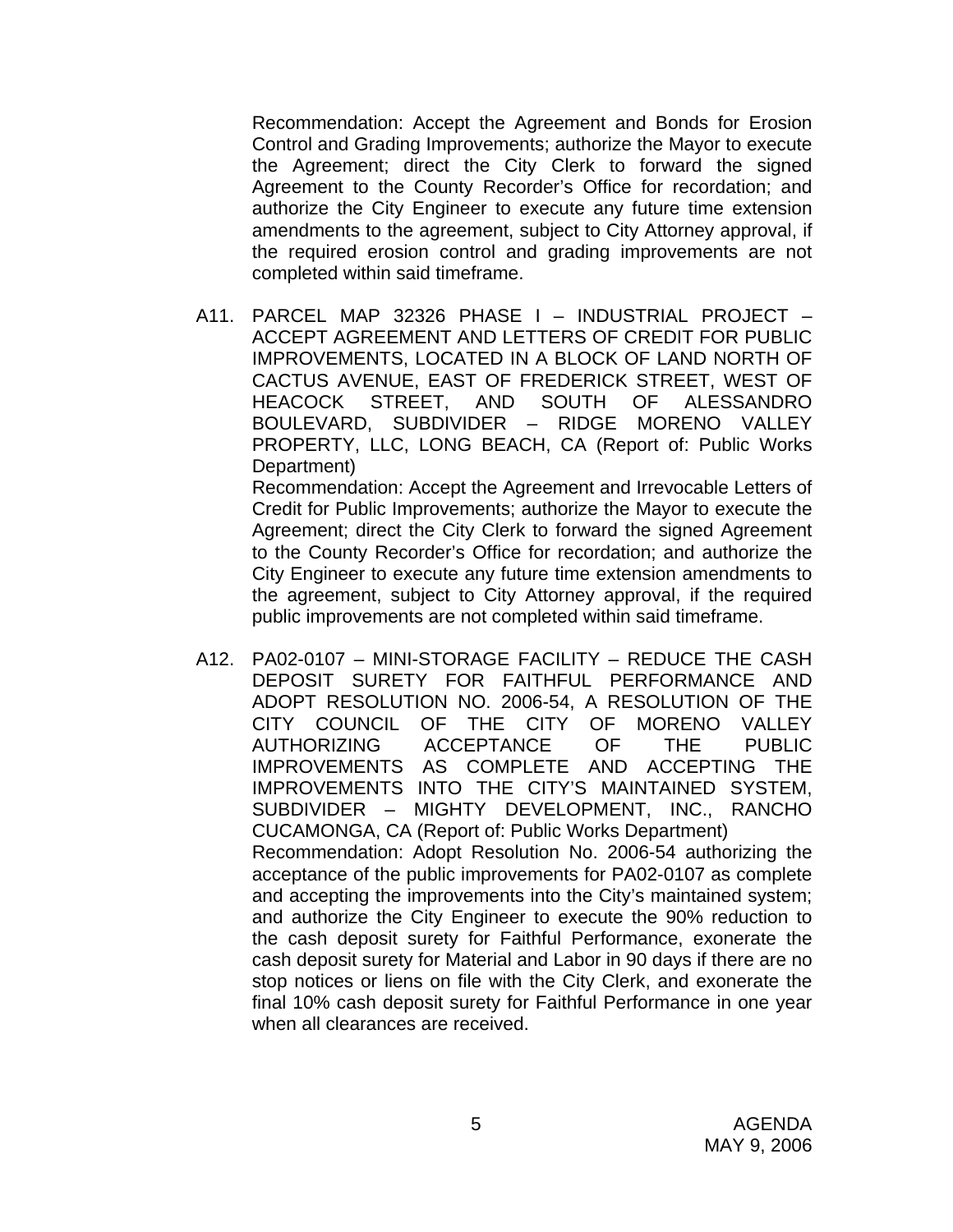#### Resolution No. 2006-54

A Resolution of the City Council of the City of Moreno Valley, California, Authorizing the Acceptance of the Public Improvements as Complete within PA02-0107, and Accepting the Improvements into the City's Maintained System

- A13. 2006 LEGISLATIVE UPDATE (Report of: Interim Assistant City Manager) Recommendation: Receive and file the informational report.
- A14. AUTHORIZATION TO AWARD THE CONSTRUCTION CONTRACT FOR FIRE STATION NO. 58, AND AUTHORIZE THE TRANSFER OF FUNDS, PROJECT NO. 05-43472523 (Report of: Public Works Department) Recommendation: Accept the Bid withdrawal from Gamut Construction Co., Inc. (Gamut), due to a major mathematical error in accordance with Public Contract Code 5101 and 5103; authorize the transfer of \$2,800,000 from the General Fund/Capital Expenditure Reserve to the 2005 Lease Revenue Bond Fund (Account No. 501.82025); award the construction contract and authorize the Mayor to execute a contract for Fire Station No. 58 with Tovey/Shultz Construction, Inc., 18261 Collier Avenue, Unit A, Lake Elsinore, California 92530; authorize the issuance of a Purchase Order to Tovey/Shultz Construction Inc. in the amount of \$5,426,978.70 (\$4,933,617.00 for the bid amount, plus \$493,361.70 for the 10% contingency), and authorize the City Manager to execute minor change orders, within the 10% contingency, subject to approval of City Attorney, when the contract has been signed by all parties (Account No. 501.82025); authorize the Mayor to execute a Purchase Order with Vali Cooper and Associates, totaling \$109,772.00 (\$99,792.00 for the bid amount, plus \$9,980.00 for the 10% contingency), and authorize the Public Works Director/City Engineer to execute minor change orders within the 10% contingency, subject to approval of City Attorney; and authorize the City Manager to execute the reimbursement agreement with Eastern Municipal Water District (EMWD) for construction of water and sewer facilities.

## **B. CONSENT CALENDAR** - **COMMUNITY SERVICES DISTRICT**

- B1. ORDINANCES FIRST READING BY TITLE ONLY Recommendation: Waive reading of all Ordinance Introductions and read by title only.
- AGENDA MAY 9, 2006 6 B2. PUBLIC MEETING REGARDING MAIL BALLOT PROCEEDINGS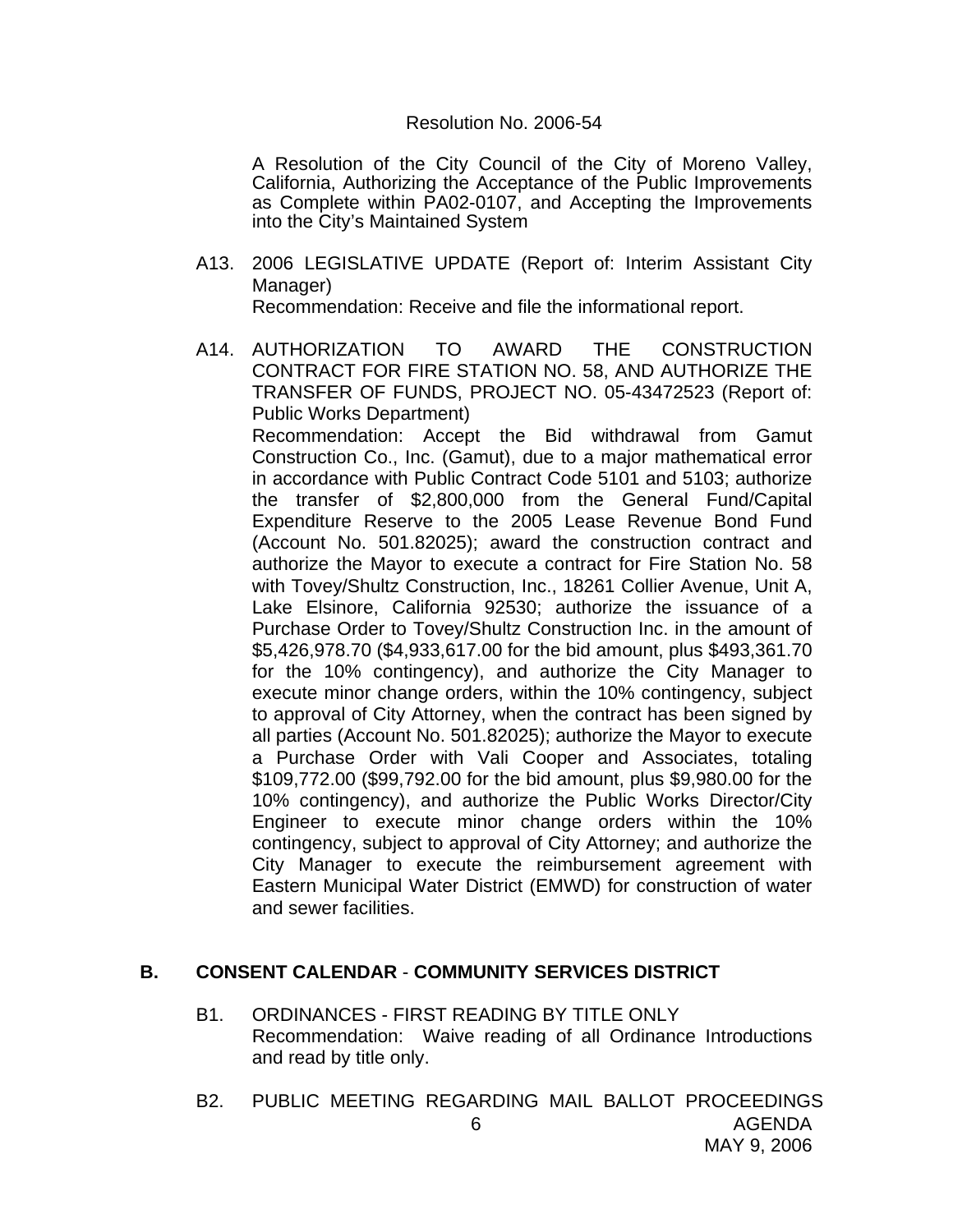FOR TENTATIVE TRACT 33256 AND APN 316-110-008 in Tentative Tract 33381; BALLOTED ITEM: CSD ZONE B; TENTATIVE TRACT 32005, BALLOTED ITEMS: CSD ZONE B AND CSD ZONE D; AND AUTO DETAIL SHOP APN -291-191-023, BALLOTED ITEM: CSD ZONE M (Report of: Public Works Department)

 Recommendation: Accept public comments regarding the mail ballot proceedings for Tentative Tract 33256 and APN 316-110-008 in Tentative Tract 33381; for inclusion into and approval of the annual parcel charge for CSD Zone B; Tentative Tract 32005 for inclusion into and approval of the annual parcel charge for CSD Zone B (Residential Street Lighting) and CSD Zone D (Parkway Landscape Maintenance); and Auto Detail Shop - APN 291-191-023 for inclusion into and approval of the annual parcel charge for CSD Zone M (Commercial, Industrial and Multifamily Improved Median Maintenance).

- B3. NAMING OF THE FACILITY LOCATED NORTH OF RANCHO VERDE HIGH SCHOOL, AT LASSELLE STREET AND KENTUCKY DERBY DRIVE (Report of: Parks and Recreation Department) Recommendation: Adopt the name as recommended and submitted by the Parks and Recreation Commission for the new equestrian center located at Lasselle Street and Kentucky Derby Drive as "Rancho Verde Equestrian Staging Area."
- B4. NAMING OF THE PARK LOCATED EAST OF LASSELLE STREET AT CREMELLO WAY (Report of: Parks and Recreation Department) Recommendation: Adopt the name as recommended and submitted by the Parks and Recreation Commission for the new park located to the east of Lasselle Street as "Rancho Verde Park."
- B5. NAMING OF THE PARK LOCATED WEST OF LASSELLE STREET ADJACENT TO EL POTRERO PARK (Report of: Parks and Recreation Department) Recommendation: Adopt the name as recommended and submitted by the Parks and Recreation Commission for the new park located west of Lasselle Street adjacent to El Potrero Park as "Lasselle Sports Park."
- B6. NAMING OF THE EQUESTRIAN STAGING AREA ON COTTONWOOD AVENUE (Report of: Parks and Recreation Department) Recommendation: Adopt the name as recommended and submitted by the Parks and Recreation Commission for the new equestrian staging area located on the north side of Cottonwood Avenue as "Cottonwood Equestrian Station."